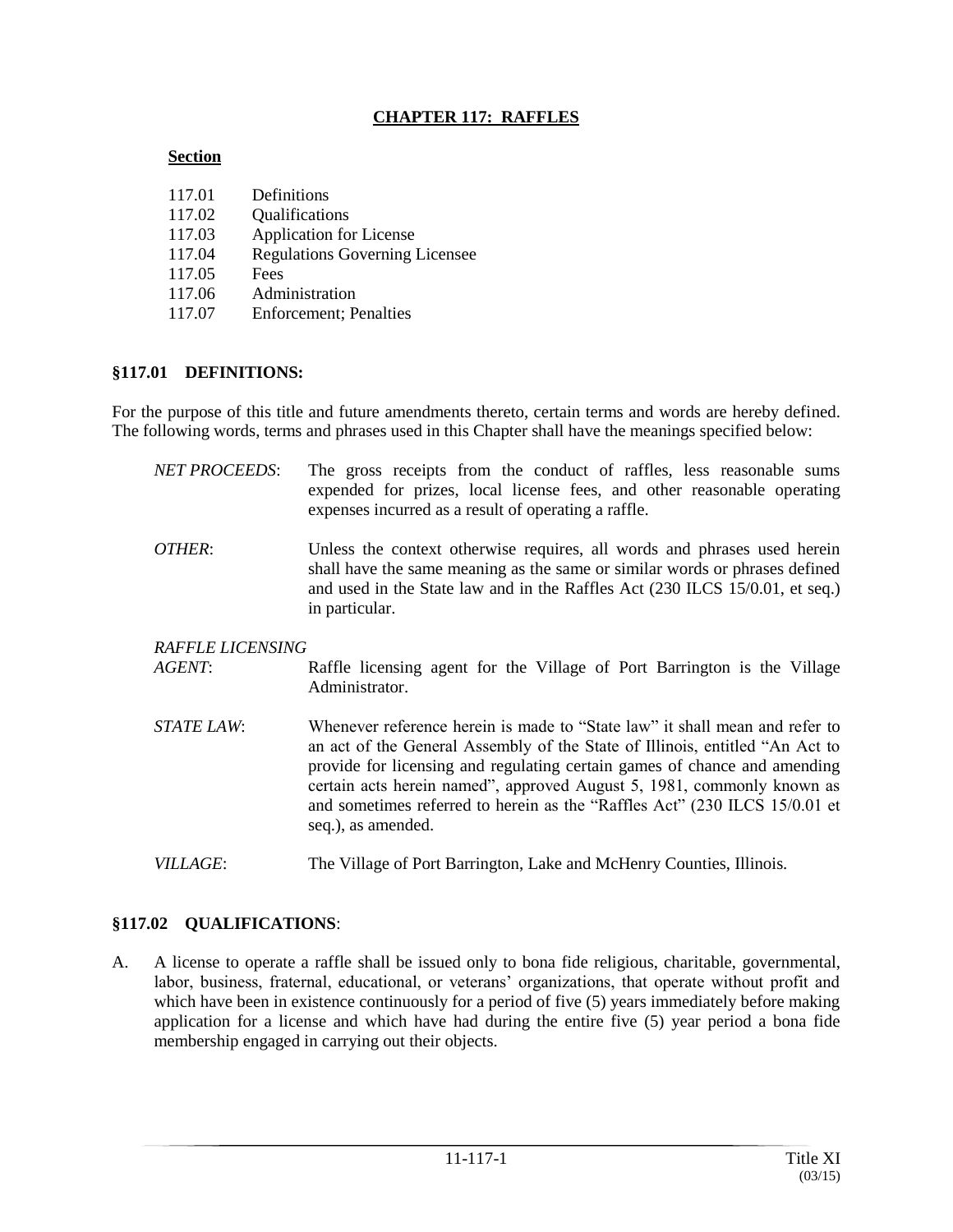- B. No license shall be issued to:
	- 1. Any person who has been convicted of a felony;
	- 2. Any person who is or has been a professional gambler or gambling promoter;
	- 3. Any person who is not of good moral character;
	- 4. Any firm or corporation in which a person defined in subsection B1, B2 or B3 hereof has a proprietary, equitable, or credit interest, or in which a person is active or employed;
	- 5. Any organization in which such a person defined in subsection B1, B2 or B3 hereof is an officer, director or employee, whether compensated or not;
	- 6. Any organization in which a person defined in subsection B1, B2 or B3 hereof is to participate in the management or operation of a raffle as described by State law.

# **§117.03 APPLICATION FOR LICENSE:**

- A. Required Information: Application forms shall be furnished by the raffle licensing agent and filed with same. Said applications shall show the following:
	- 1. The name and address of the applicant;
	- 2. The date, time and location at which winning chances will be determined;
	- 3. Place and date of chartering or incorporation of applicant, if applicable;
	- 4. Name, address, telephone number, social security number and date of birth of presiding officer, secretary, and raffle manager of applicant;
	- 5. The area or areas in which raffle tickets will be sold;
	- 6. A list of prizes and the retail value of each prize to be awarded in a single raffle; and
	- 7. The price to be charged for each ticket sold.
- B. Statement of Accuracy: The license application shall contain a sworn statement attesting to the accuracy of the information provided and to the not-for-profit character of the prospective licensee. Said statement shall be signed by the presiding officer, secretary, and raffle manager of that prospective licensee.
- C. Application Valid for One Raffle or a Specific Number Within a Specified Period: An application for a license under this Chapter is valid for one raffle only or for a specified number of raffles to be conducted during a specified period not to exceed one year, and such license may be suspended or revoked for any violation of this Chapter or of the Raffles Act.
- D. Exception: Any raffle in which the aggregate retail value of the prizes is Fifty Thousand Dollars (\$50,000.00) or less shall be considered automatically licensed without necessity of any application.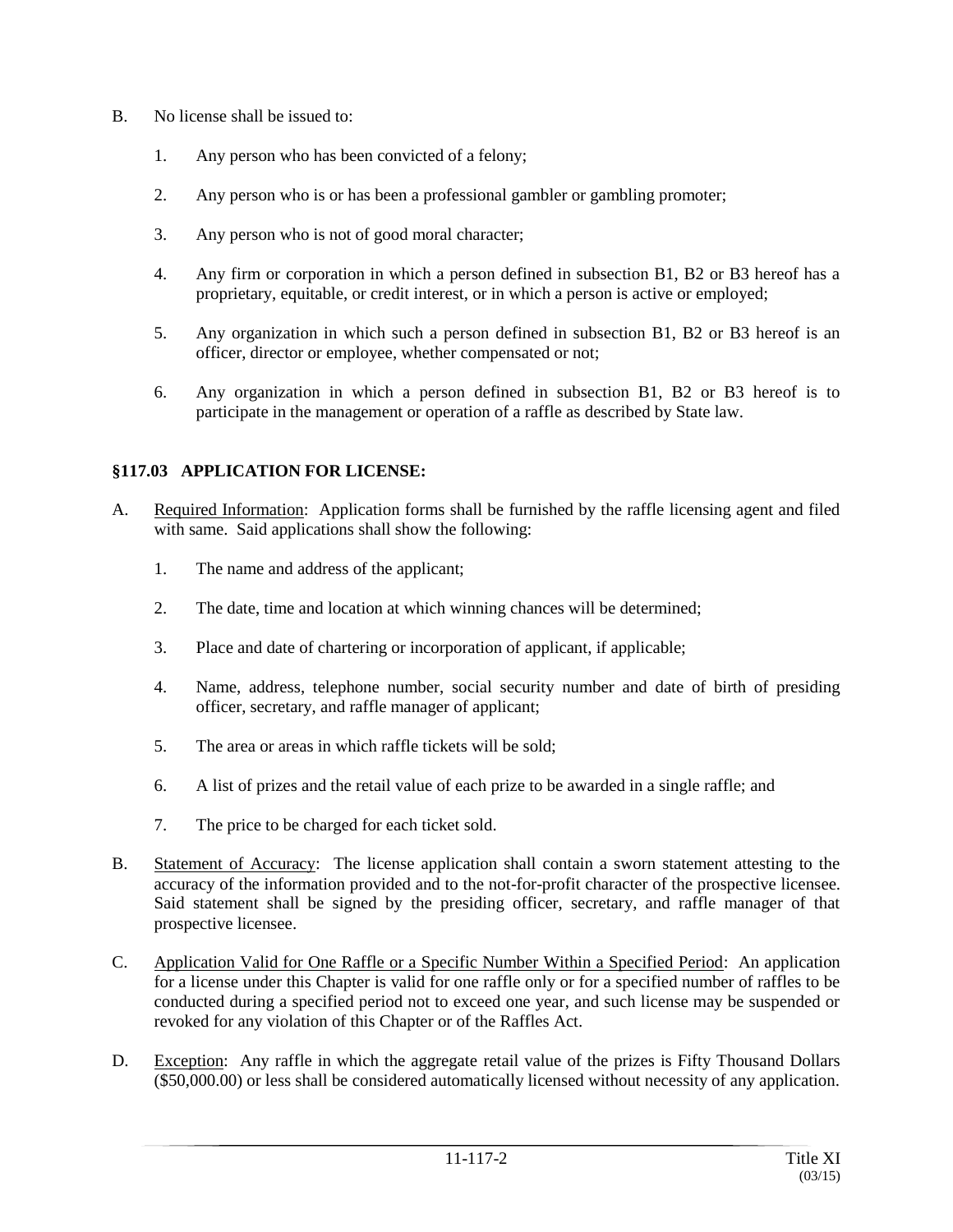# **§117.04 REGULATIONS GOVERNING LICENSEE**:

- A. Conduct of Raffles: The conducting of raffles is subject to the following restrictions:
	- 1. The entire net proceeds of any raffle must be exclusively devoted to the lawful purposes of the licensee permitted to conduct that game.
	- 2. No person except a bona fide member of the licensee organization may participate in the management or operation of the raffle.
	- 3. No person may receive any remuneration or profit for participating in the management or operation of the raffle.
	- 4. Raffle chances may be sold or issued only within the area or areas specified on the license.
	- 5. Winning chances must be determined only at the time, date, and location specified on the license.
	- 6. Any person selling raffle chances must carry a copy of the license issued for the raffle.

#### B. Raffle Limits:

- 1. The aggregate retail value of all prizes or merchandise awarded by a licensee in a single raffle shall not exceed the amount of the fidelity bond specified in Paragraph C below, if applicable.
- 2. The maximum number of days during which chances may be issued or sold shall not exceed one hundred eighty (180).
- 3. The license shall not be valid for more than one hundred eighty (180) days.

#### C. Raffle Manager and Bond:

- 1. All operation and conduct of raffles shall be under the supervision of a single person who shall be designated as the raffle manager of the applicant on the license application.
- 2. An applicant's raffle manager shall give a fidelity bond in the sum of the aggregate retail value of the prizes as set out on the application. The bond shall be in favor of the licensed organization conditioned upon the raffle manager's honesty in the performance of his duties. Said bond shall provide that notice shall be given in writing to the licensing authority not less than thirty (30) days prior to its cancellation period. However, the requirement for such a fidelity bond may be waived by a unanimous vote of the members of the licensed organization.
- 3. Notwithstanding any provisions of this Section and/or of this Chapter to the contrary, a fidelity bond for a raffle manager shall neither be required by this Chapter nor be filed with the Village Administrator unless the aggregate retail value of the raffle prizes exceeds Fifty Thousand Dollars (\$50,000.00) and, in any event, neither the Village Administrator nor any other officer, employee, or agent of the Village shall be obligated to review, approve, or otherwise inquire as to the status and/or the form of any such raffle manager's fidelity bond.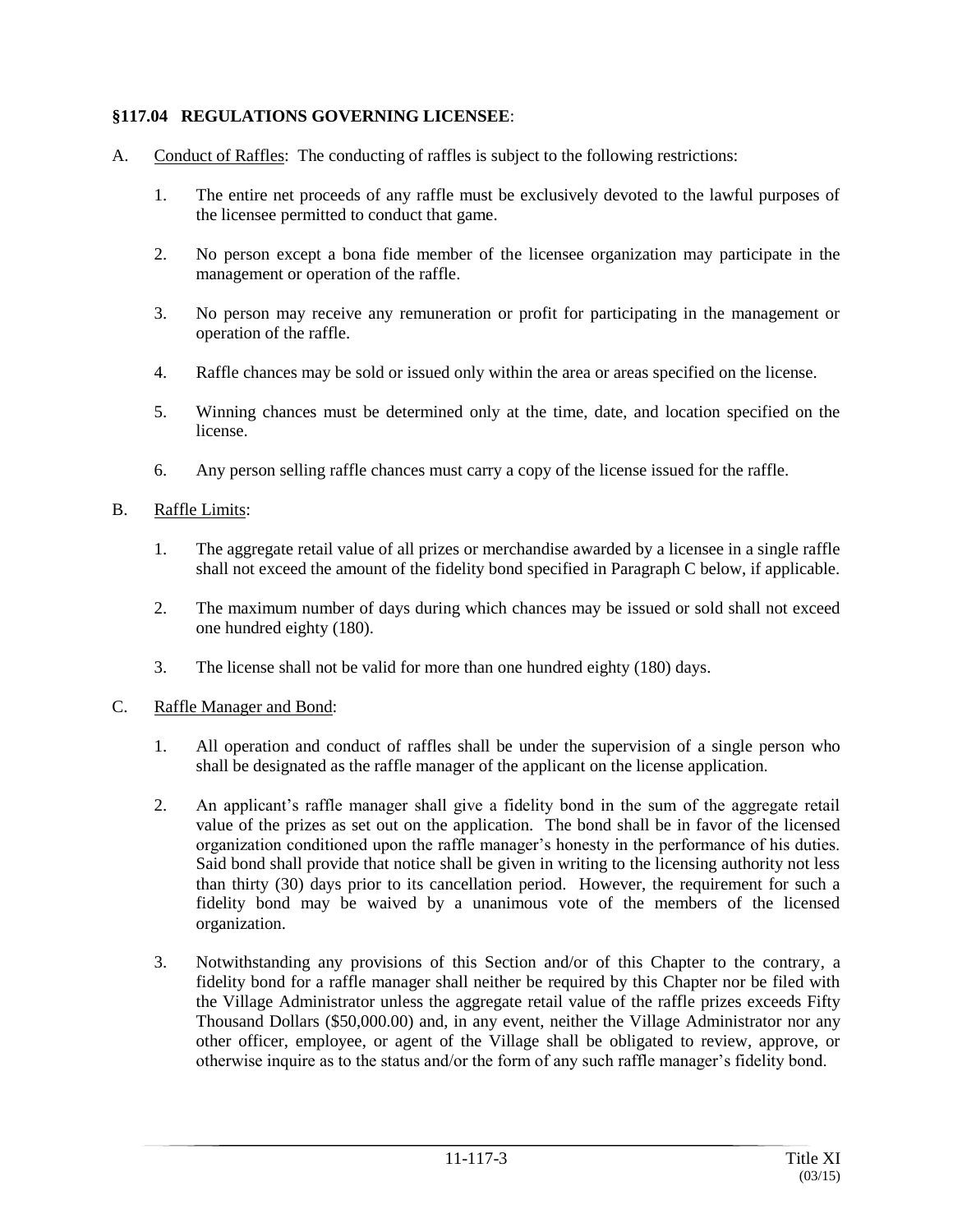## D. Records:

- 1. Gross receipts from the operation of raffle programs shall be segregated from other revenues of the licensee (including bingo gross receipts, if bingo games are also conducted by the same licensee pursuant to license issued by the Illinois Department of Revenue), and placed in a separate account. Each organization shall have separate records of its raffles. The person who accounts for gross receipts and expenses from the operation of raffles shall not be the same person who accounts for other revenues of the organization.
- 2. Each licensee shall keep records of gross receipts, expenses, and net proceeds for each single raffle at which winning chances are determined. All reasonable operating expenses deducted from gross receipts for each single raffle shall be documented with receipts of other records indicating the amount, a description of the purchased item or service or other reason for the deduction, and the recipient. The distribution of net proceeds shall be itemized as to payee, purpose, amount, and date of payment.
- 3. Each licensee, within thirty (30) days of the raffle, shall report to its membership and to the raffle licensing agent each of the following:
	- a. Gross receipts generated by the conducting of the raffle;
	- b. An itemized list of all reasonable operating expenses which have been deducted from the gross receipts;
	- c. Net proceeds from the conducting of the raffle;
	- d. An itemized list of the distribution of the net proceeds; and
	- e. A list of prize winners.
- 4. Records required by this Section shall be presented for three (3) years, and the organization shall make available for public inspection their records relating to the operation of a raffle at reasonable times and places.
- E. Gambling Prohibited: Nothing in this Chapter shall be construed to authorize the conducting or operating of any gambling scheme, enterprise, activity, or device other than raffles as provided by State law.

### **§117.05 LICENSE FEES:**

The following fees for any license as may be required by this Chapter shall be and are hereby established and shall be payable to the Village of Port Barrington:

| <b>Aggregate Retail Prize Value</b> | License Fee |
|-------------------------------------|-------------|
| Less than $$50,000.00$              | None        |
| \$50,000.00 and over                | \$25.00     |

### **§117.06 ADMINISTRATION:**

- A. The raffle licensing agent shall be charged with the administration of this Chapter.
- B. The authority and jurisdiction of the Village to issue a license to a prospective licensee shall extend only to corporate limits of the Village.